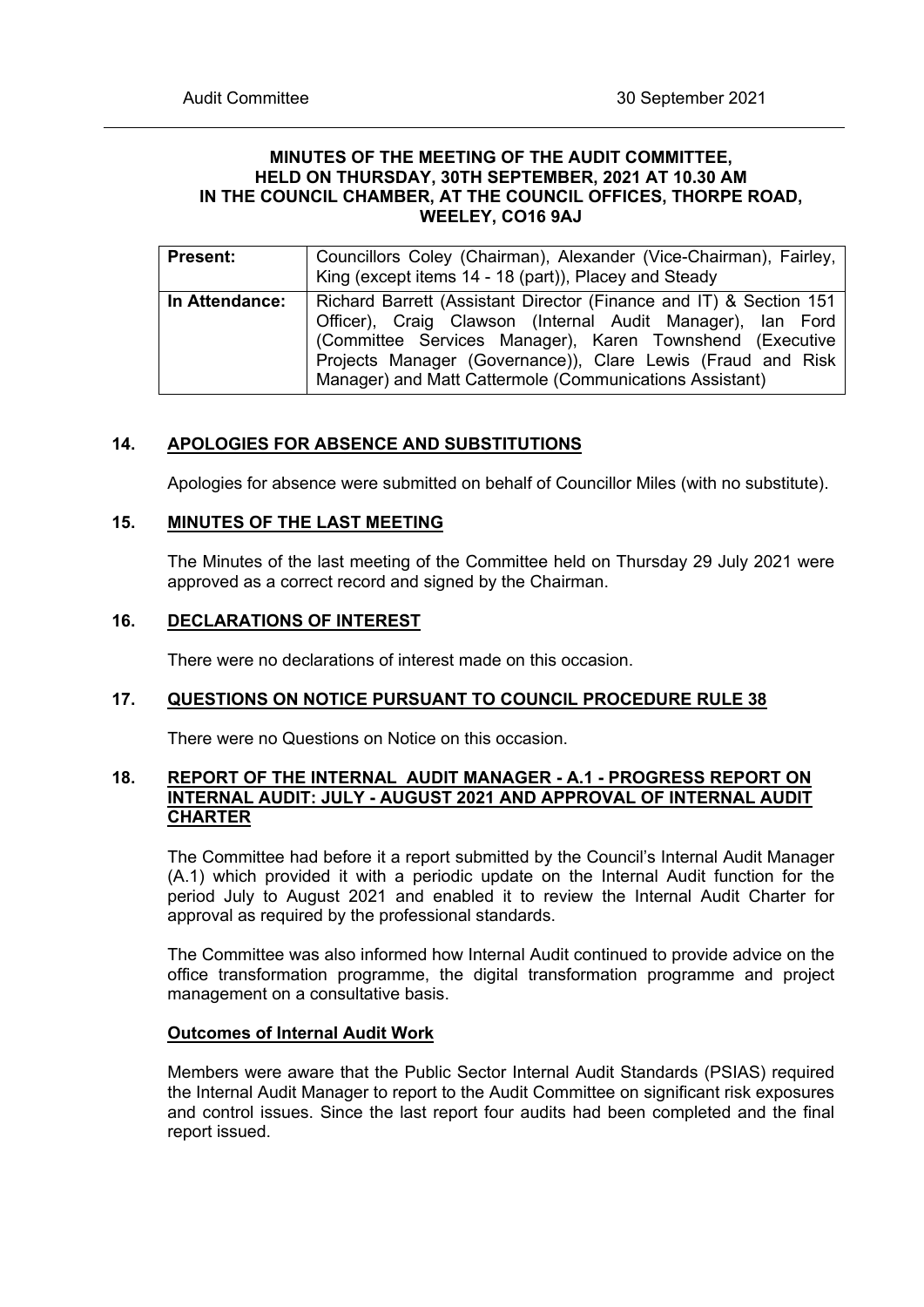| <b>Assurance</b> | Colour* | <b>Number</b><br>this<br><b>Period</b> | Total for<br>2019/20<br>Plan |  |
|------------------|---------|----------------------------------------|------------------------------|--|
| Substantial      |         | 2                                      | 2                            |  |
| Adequate         |         |                                        |                              |  |
| Improvement      |         |                                        |                              |  |
| Required         |         |                                        |                              |  |
| Significant      |         | 0                                      | 0                            |  |
| Improvement      |         |                                        |                              |  |
| Required         |         |                                        |                              |  |
| No Opinion       |         |                                        | 0                            |  |

\*For the purpose of the colour coding approach, both the substantial and adequate opinions were shown in green as both were within acceptable tolerances.

There had been no significant issues identified within the audits completed during the reporting period.

## Management Response to Internal Audit Findings

The Committee was reminded that there were processes in place to track the action taken regarding findings raised in Internal Audit reports and to seek assurance that appropriate corrective action had been taken. Where appropriate, follow up audits had been arranged to revisit significant issues identified after an appropriate time.

The number of high severity issues outstanding was as follows:-

| <b>Status</b>              | <b>Number</b> | <b>Comments</b> |
|----------------------------|---------------|-----------------|
| Overdue more than 3 months |               |                 |
| Overdue less than 3 months |               |                 |
| Not yet due                |               |                 |

## Update on previous significant issues reported

## *Fleet Management Policy*

The Committee was informed that the Fleet Management Policy had been put forward to the Human Resources & Council Tax Committee in July 2021 for its approval. However, the Committee had requested some additional changes to be made to the policy and to be brought back to the next meeting of the Committee in October 2021.

Members were also advised that the Acting Transport Manager had now sat his final exam and that the results were expected at the end of October 2021.

## *Planning Enforcement Policy*

The Committee was made aware that the Policy had now been reviewed by the Legal Services Team and was now back with the Planning Enforcement Team for its further review and consultation before it could then be considered for formal adoption.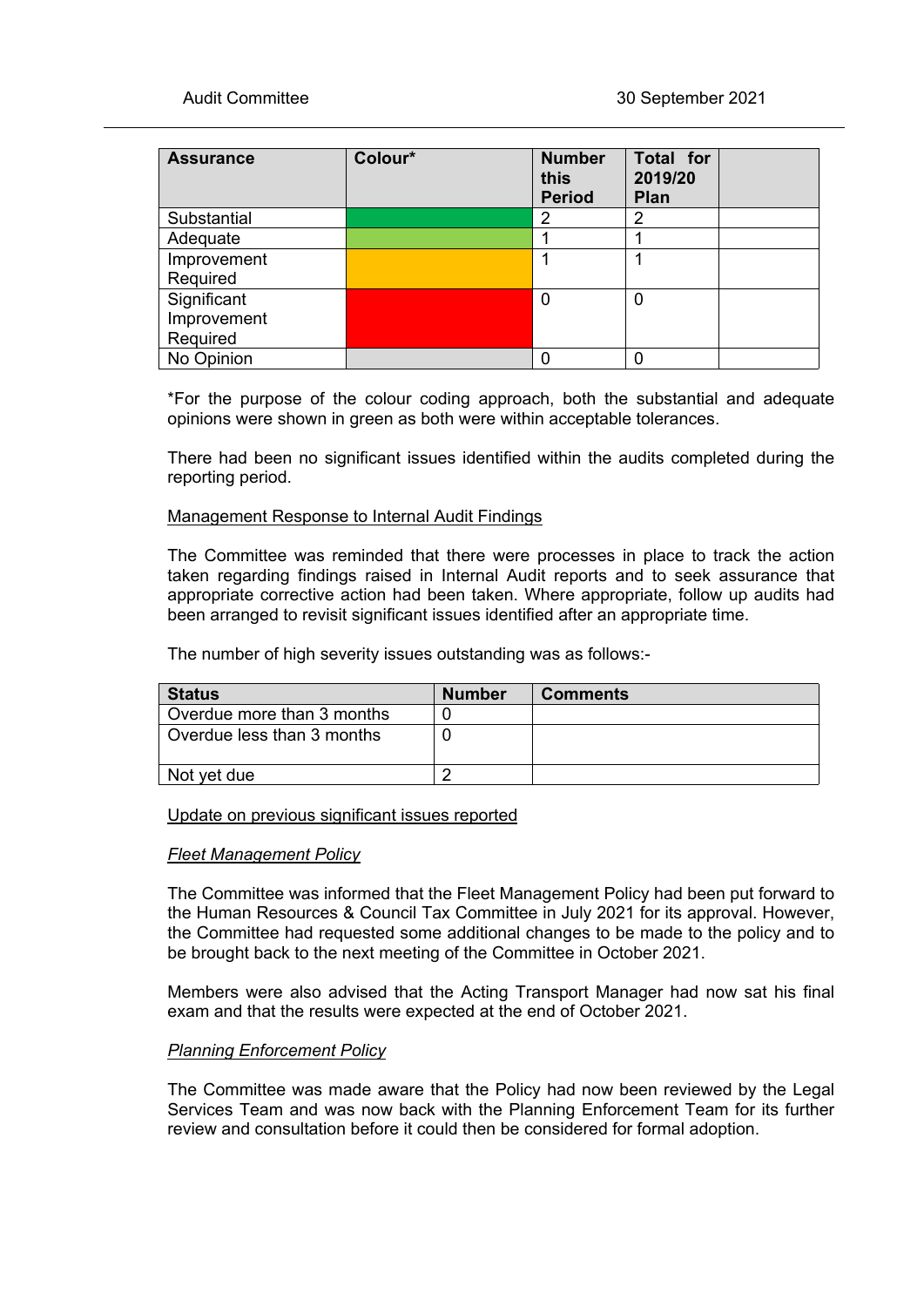In respect of the above, the Assistant Director (Finance & IT) undertook to provide members of the Committee with an update in relation to:-

- (i) the contingencies in place and options available should the Acting Transport Manager fail the exam; and
- (ii) the expected time scale for the Planning Enforcement Team's completion of its further review of the Planning Enforcement Policy.

#### **Internal Audit Charter**

The Committee recalled that it was a requirement of the PSIAS for the Audit Committee to review and approve the Internal Audit Charter on an annual basis. The Charter had been last updated and approved in September 2019, as due to the Covid-19 pandemic and the focus of Officers being needed elsewhere the Charter had not been reviewed and approved in 2020. However, there had been no changes to standards or processes at that time and therefore no amendments would have been required anyway.

Members were advised that this was still the case and that the Audit Committee and Internal Audit Team continued to comply with the obligations and responsibilities set out within the charter. The current charter was included as Appendix B to item A.1 of the Report of the Internal Audit Manager.

Following a discussion and a review of the contents of the Internal Audit Charter it was:-

#### **RESOLVED** that –

- (a) the contents of the report be noted; and
- (b) the Internal Audit Charter be approved, subject to the inclusion within Section 9 of an appropriately worded reference to the fact that, under the Constitution, the members of the Audit Committee are required to undergo specific training in regards to the determination of the Council's Statement of Accounts and the comprehension of Auditor reports.

# **19. REPORT OF ASSISTANT DIRECTOR (FINANCE & IT) - A.2 - CORPORATE RISK UPDATE**

The Committee had before it a report submitted by the Assistant Director (Finance & IT) (report A.2) which presented it with the updated Corporate Risk Register.

It was reported that, although no changes had been identified as being required at this time, the corporate risk framework had been included at Appendix A to the report for Members' reference. A review of the framework was due to take place later in 2021/22.

The Committee was advised that, although COVID related matters continued to affect the whole organisation, they were not reflected in the risk register itself, in order that sight was not lost of the risk register's purpose.

Members were made aware that a review of lessons learnt relating to COVID 19 had now been included in the Internal Audit Plan for 2021/22 and would be brought before the Audit Committee at a later meeting.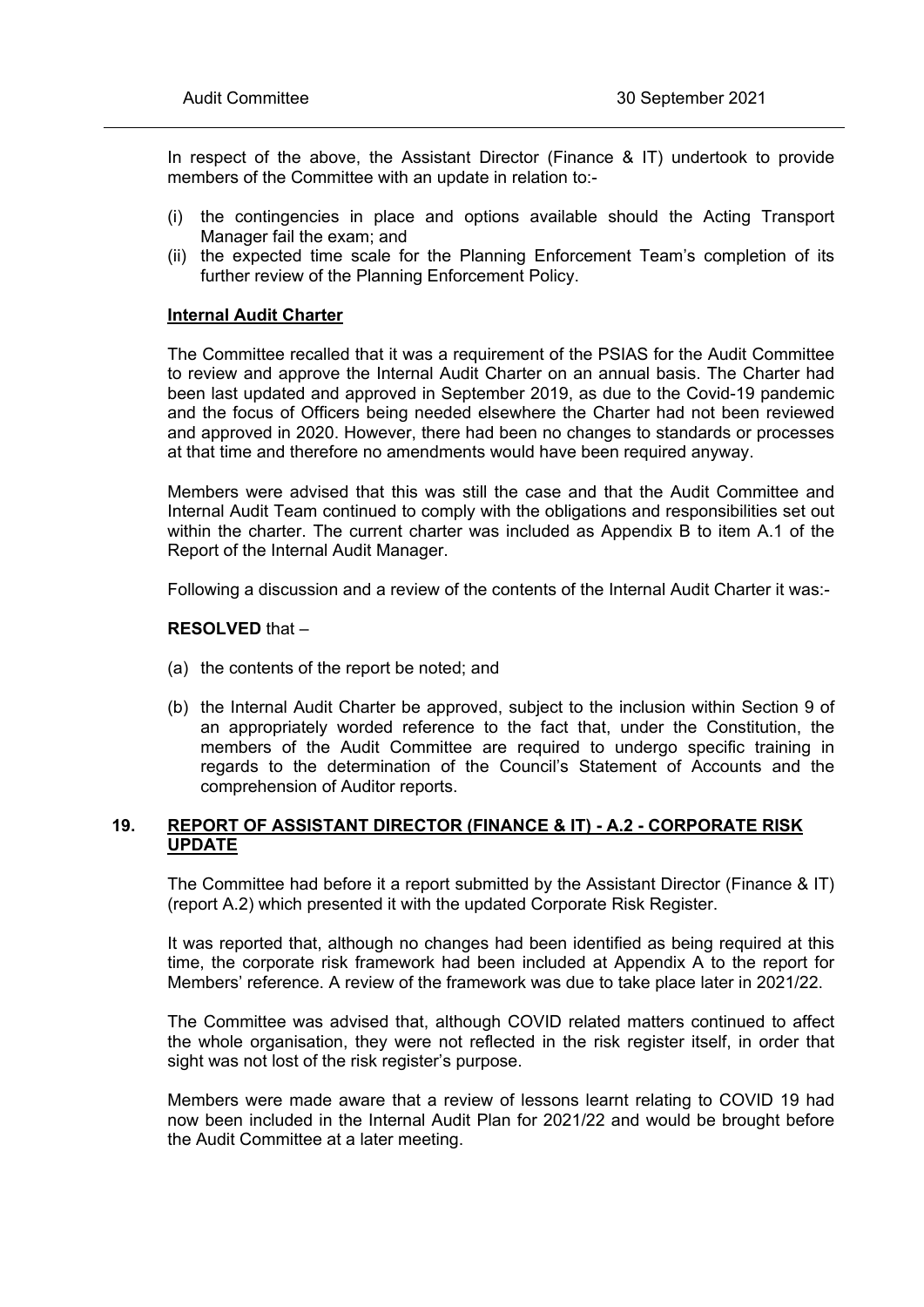The Committee was reminded that Council services had now reopened and that the Council continued to ensure staff remained safe whilst carrying out their day-to-day duties.

The below table set out all amendments to the Risk Register since it had been last considered by the Committee in May 2021:-

| <b>Risk Register Item</b> | <b>Amendments / Comments</b>                                                                                                                                                                                         |
|---------------------------|----------------------------------------------------------------------------------------------------------------------------------------------------------------------------------------------------------------------|
| New Risks Identified      | None                                                                                                                                                                                                                 |
| <b>Risks Removed</b>      | None                                                                                                                                                                                                                 |
| Risk Scores Amended       | None                                                                                                                                                                                                                 |
| Risk under review         | None                                                                                                                                                                                                                 |
| <b>Risks Amended</b>      | Item 1b - Catastrophic IT<br>network failure - change to<br>main text relating to remote<br>working.                                                                                                                 |
|                           | Item 1d - Ineffective Cyber<br><b>Security Physical</b><br>and<br>Application (software)<br><b>Based</b><br><b>Protection</b><br>Management - update on<br>main text relating to current<br>status of cyber security |
|                           | 2d - Ineffective<br>ltem<br>delivery of Transforming<br>Tendring project - update<br>on the completion of works.                                                                                                     |

Although not currently included within the risk register, Officers had highlighted the following two potential emerging issues:-

- **Shortage of Global Supplies** due to various reasons (including the on-going impact of COVID 19) the risk of key supplies not being available when required had increased - one example being the shortage of computer processing chips. This was currently being managed via earlier procurement planning and remaining alert to market conditions. *(Links to existing Corporate Risk associated with Failure to Delivier Key Services and Ineffective Business Continuity Planning)*
- **Failure to Deliver Key Contracts** as part of delivering key services to residents, where appropriate, the Council would engage with external providers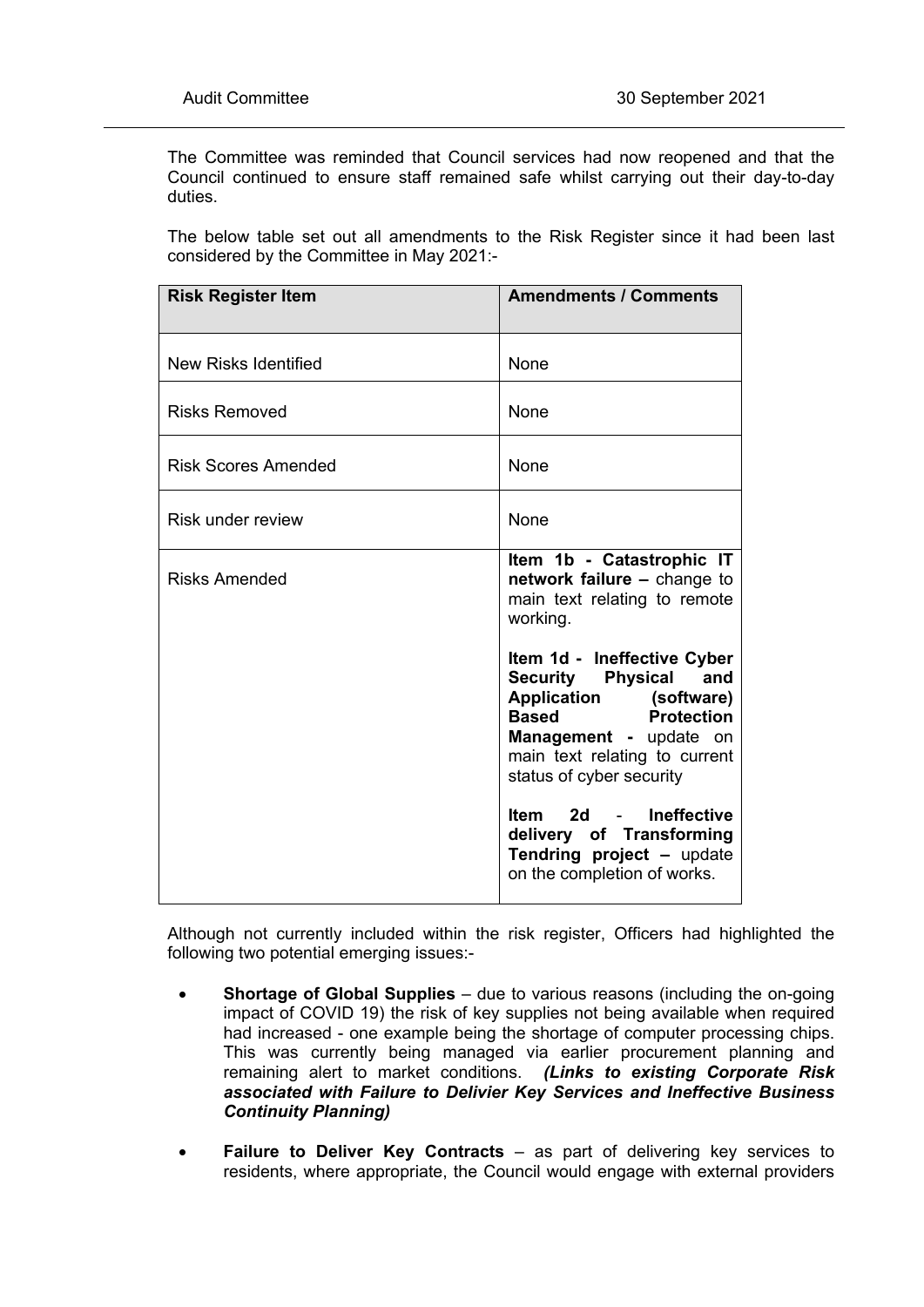on a commercial basis e.g. Essex County Council's Careline Contract. As recognised during the associated decision making processes, there were significant financial and reputational risks associated with this approach. *(Links to existing Corporate Risk associated with Ineffective Workforce Management and Planning)*

The Committee was informed that the above two items would be kept under review and would be revisited / reported back to Members as part of the next corporate risk register update that was scheduled to be submitted to the Committee in March 2022.

Members were reminded that the Fraud and Risk Team continued to oversee the Council's Risk Management supported by the Council's Internal Audit Team. The table below set out the work that was currently being undertaken:-

| <b>Agreed Action</b>                                                                                                                                                                                                                                                   | <b>Current Position</b>                                                                                                                                                                                                                                                                                                                       |
|------------------------------------------------------------------------------------------------------------------------------------------------------------------------------------------------------------------------------------------------------------------------|-----------------------------------------------------------------------------------------------------------------------------------------------------------------------------------------------------------------------------------------------------------------------------------------------------------------------------------------------|
| Management Team to promote the importance<br>of operational risk management within the<br>organisation and ensure that Senior Managers<br>implement a process for identifying and<br>mitigating risks in coordination with<br>the<br>Corporate Fraud and Risk Manager. | The Fraud and Risk Manager<br>with<br>continued<br>to<br>work<br>Management Team to effectively<br>promote the<br>importance<br>οf<br>operational risk management<br>within the Council, and continued<br>attend Management Team<br>to<br>meetings on a quarterly basis and<br>provided monthly updates for any<br>urgent matters identified. |
| One to one meetings will continue to take<br>place between Senior Managers and the<br>Corporate Fraud and Risk Manager to identify<br>and record key operational risks within their<br>service areas. Support to be provided by<br>Internal Audit if required.         | This .<br>had unfortunately<br>been<br>delayed due to the Corporate<br>Fraud and Risk Manager being<br>redeployed to other tasks during<br>the past 12 months. Those one to<br>one meetings would commence<br>again in October 2021 and would<br>be completed by March 2022.                                                                  |

# **Follow up item**

| Arrange Risk Management training for all<br>departments across the Council.                             | The Council had identified a need for<br><b>Risk</b><br>managers<br>have<br>to<br>some<br>Management training<br>the<br>to ensure<br>Council could move forward with verifying<br>register actions<br>risk<br>and<br>review<br>departmental risks across all departments.<br>Training would be carried out by the Fraud<br>and Risk Manager in October 2021, with a<br>view to rolling this out further if the training<br>was thought to be appropriate. |
|---------------------------------------------------------------------------------------------------------|-----------------------------------------------------------------------------------------------------------------------------------------------------------------------------------------------------------------------------------------------------------------------------------------------------------------------------------------------------------------------------------------------------------------------------------------------------------|
| Review<br>carried<br>relating<br>the<br>out<br>to<br>the<br>control  <br>effectiveness<br>оf<br>current | This review was still ongoing and a report<br>would<br>brought<br>before<br>the<br>be<br>Audit                                                                                                                                                                                                                                                                                                                                                            |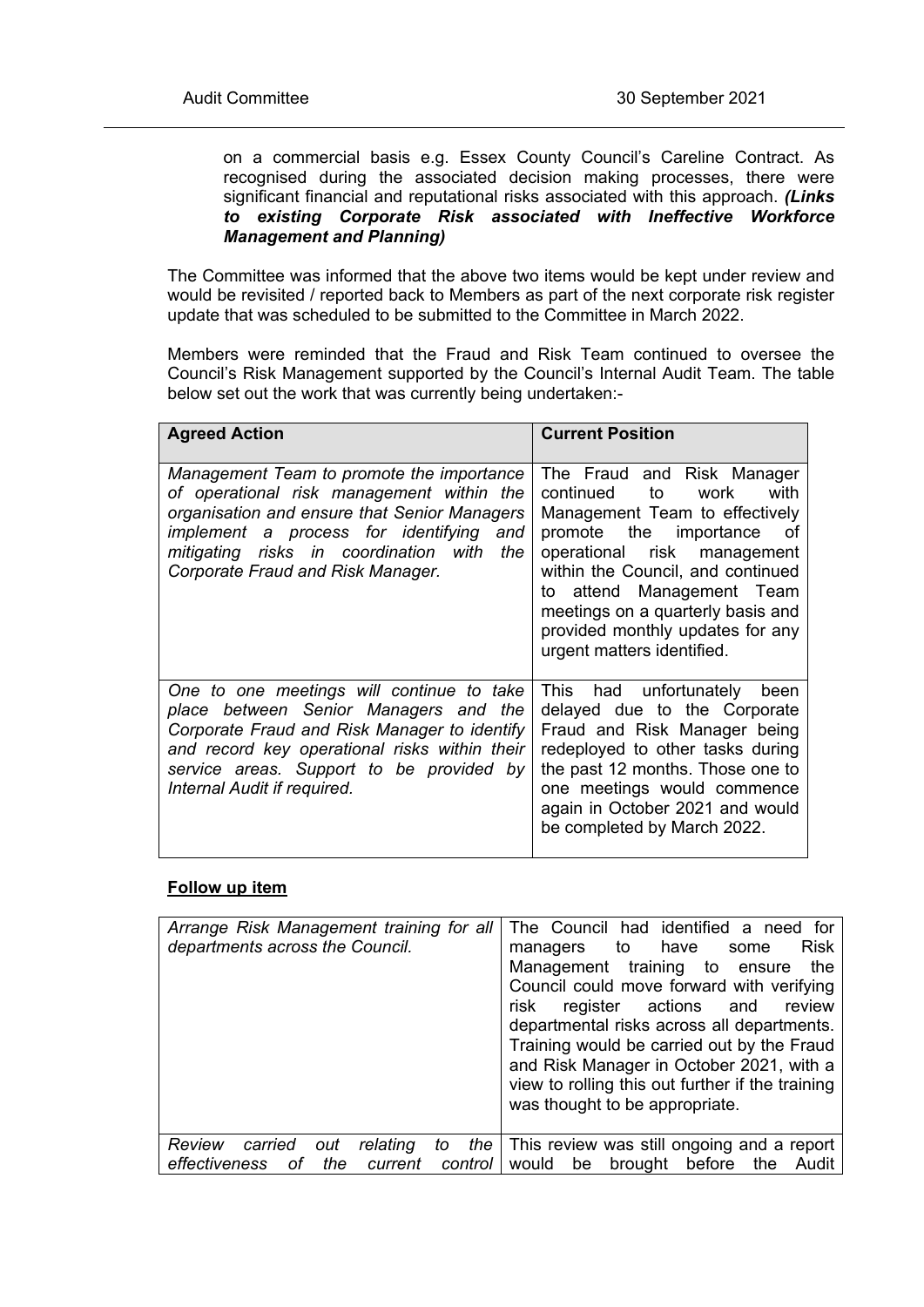| measures in place to identify inherent risk. $\vert$ Committee at a later meeting. |  |
|------------------------------------------------------------------------------------|--|
|------------------------------------------------------------------------------------|--|

Having considered and discussed the contents of the report and its appendices:-

**RESOLVED** that the updates provided to the current Corporate Risk Register be noted.

## **20. REPORT OF THE ASSISTANT DIRECTOR (FINANCE & IT) - A.3 - AUDIT COMMITTEE: TABLE OF OUTSTANDING ISSUES**

The Committee had before it a report submitted by the Assistant Director (Finance & IT) (A.3) which presented to the Committee the progress on outstanding actions identified by the Committee, together with updates on other general issues that fell within the responsibilities of the Committee.

Members were aware that a Table of Outstanding Issues was maintained and reported to each meeting of the Committee. That approach enabled the Committee to effectively monitor progress on issues and items that formed part of its governance responsibilities.

Updates were set out against general items, external audit recommendations and the Annual Governance statement within Appendices A, B, and C respectively to the Officer report.

The Committee was informed that to date there were no significant issues arising from the above, with work remaining in progress or updates provided elsewhere on the agenda where appropriate.

There were currently 3 main elements to this report as follows:-

- 1) Appendix A Provided updates against general items raised by the Committee;
- 2) Appendix B Provided updates against recommendations made by the Council's External Auditor; and
- 3) Appendix C Provided updates against the 2020/21 Annual Governance Statement Action Plan.

In terms of elements 1) and 2) above, the Committee was informed that there were no significant issues to raise, with actions remaining in progress. In terms of element 3), there continued to be a significant impact from COVID 19 in terms of progressing the actions as quickly as originally anticipated. However, activity remained in progress against all actions and work would continue during 2021/22, as required.

Members were advised that an External Audit Recommendation was set out in Appendix B in relation to the level of carry forwards from prior years. In previous updates to the Committee, it had been highlighted that a review of a range of funded projects had been undertaken in consultation with the relevant departments and that the sourcing of providing support across a number of areas was being investigated. Although this work remained on-going, the latest position was reported set out below:

Following the initial review by Corporate Directors / Assistant Directors highlighted above, the additional capacity that had been identified as being required primarily centred around:-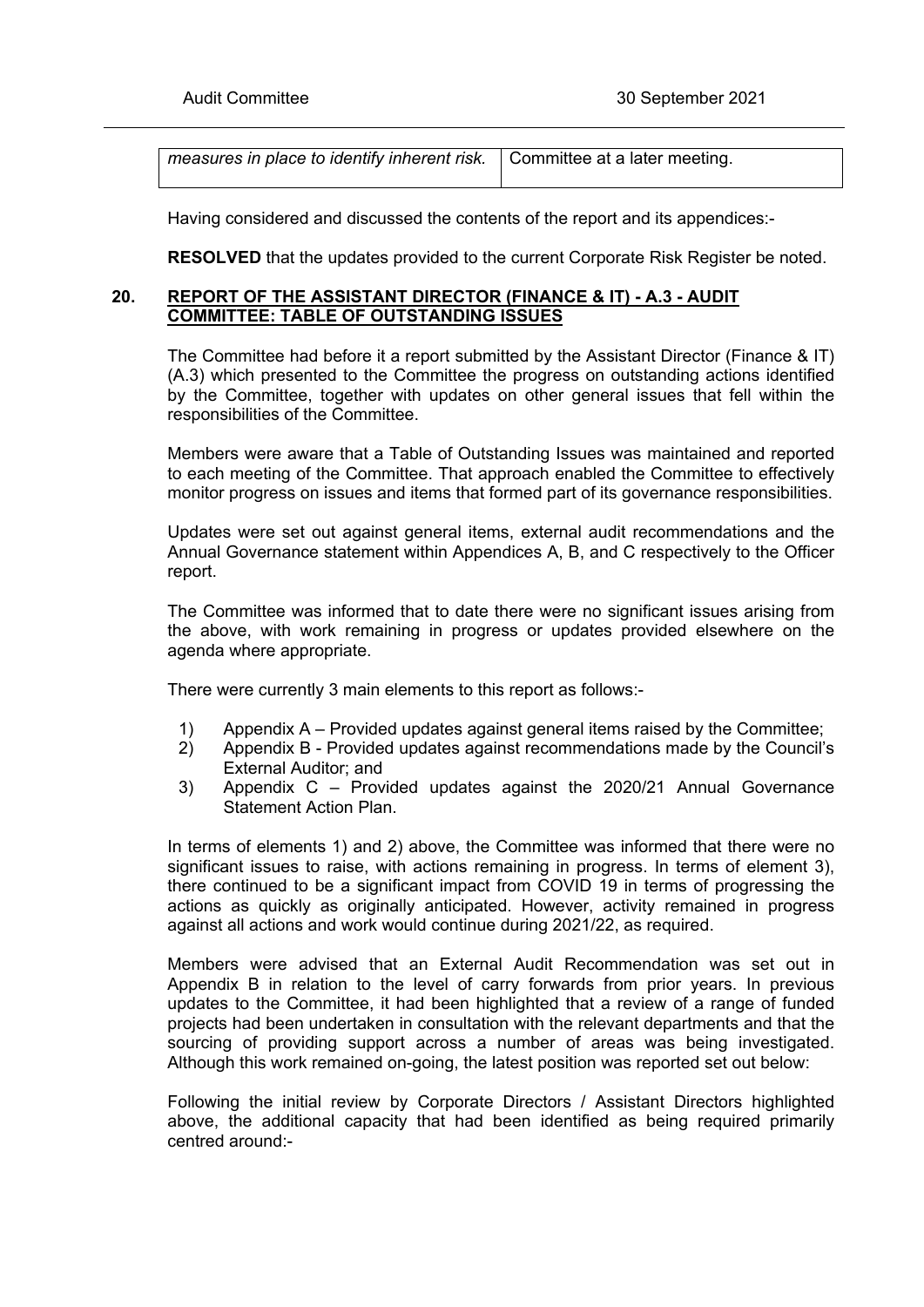- Procurement;
- Maximising External Funding Opportunities / Bid Writing; and
- General Project Management.

In terms of procurement, as set out in a report considered by Cabinet on 17 September 2021, it was proposed to work in partnership with Essex County Council, which would allow the Council to not only access additional capacity but also specialist procurement advice / knowledge.

In terms of the other two items above, a report to the Portfolio Holder for Finance and Corporate Governance was currently being prepared to progress the required capacity building activities.

#### Other issues

It was reported that the Statement of Accounts 2020/21 had been published and was currently subject to review by the Council's External Auditor. Although it was required to be audited and republished by the end of September 2021, it remained subject to the conclusion of the work of the External Auditor. With this in mind, it was currently expected that a special meeting of the Committee would be required in either October or November to consider the Statement of Accounts and the associated report of the External Auditor once they had concluded their necessary audit work.

#### Redmond Review

The Committee recalled that, at its meeting held in February 2021, it had considered the Government's initial responses to the Redmond review into the effectiveness of external audit. Those responses had again been considered at the Committee's meeting in April 2021. As mentioned in April, many of the Government's responses indicated that they would either be liaising with the relevant stakeholders or would be considering some recommendations further.

Members were made aware that the latest position was that the Department for Levelling Up, Housing and Communities (formerly MHCLG) were undertaking a technical consultation on a broad range of implementation proposals, along with responding to an earlier consultation on the appropriate methodology for distributing £15m to support effected local bodies, as well as changes to the appointing persons and fee setting regulations that aimed to provide the PSAA with additional flexibilities. The broad range of implementation proposals included:

- a new system leader for the local audit framework;
- proposals to strengthen audit committee arrangements within councils;
- measures to address ongoing capacity issues on the pipeline of local auditors; and
- action to further consider local audit functions for smaller bodies.

Unfortunately the Government's consultation deadline of 22 September 2021 had not enabled this Council's proposed responses to be presented to the Committee before they had been submitted. However, the Council's responses had been prepared by Officers in consultation with the Chairman of the Committee and had broadly reflected the view that value for money should be at the heart of any changes proposed but balanced against strong and transparent governance where required.